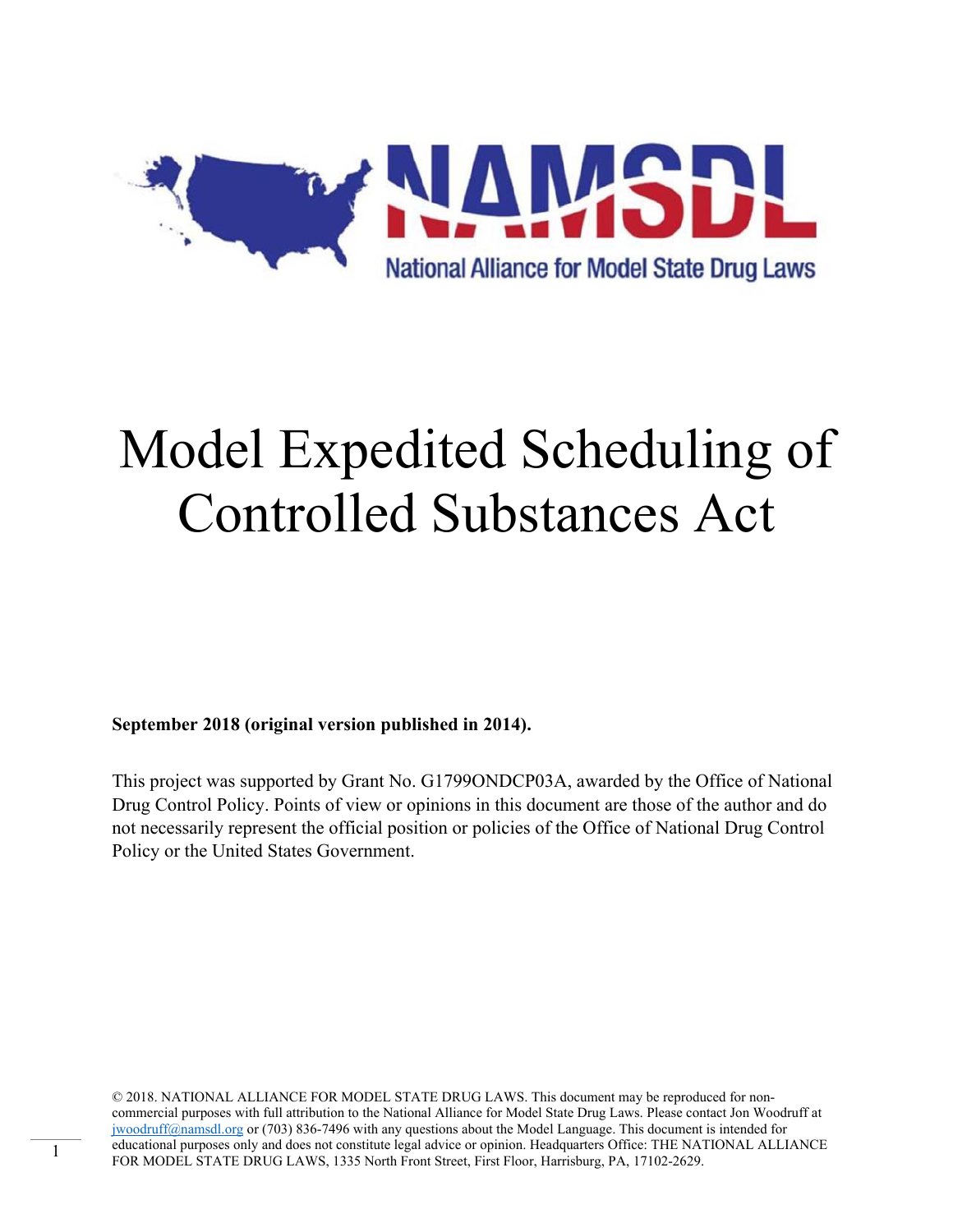### *Table of Contents*

- 3 Policy Statement and Background
- 6 Highlights
- 7 Section I *Short Title*
- 7 Section II *Purpose*
- 7 Section III *Controlled Substance Scheduling Authority*
- 8 Section IV *Authorization for Expedited Scheduling*
- 9 Section V *Expedited Scheduling Process*
- 10 Section VI *Initiation of Expedited Scheduling Through Notice*
- 10 Section VII *Limitation of Authorization*
- 11 Section VIII *Rules and Regulations*
- 11 Section IX *Severability*
- 11 Section X *Effective Date*

© 2018. NATIONAL ALLIANCE FOR MODEL STATE DRUG LAWS. This document may be reproduced for noncommercial purposes with full attribution to the National Alliance for Model State Drug Laws. Please contact Jon Woodruff at jwoodruff@namsdl.org or (703) 836-7496 with any questions about the Model Language. This document is intended for educational purposes only and does not constitute legal advice or opinion. Headquarters Office: THE NATIONAL ALLIANCE FOR MODEL STATE DRUG LAWS, 1335 North Front Street, First Floor, Harrisburg, PA, 17102-2629.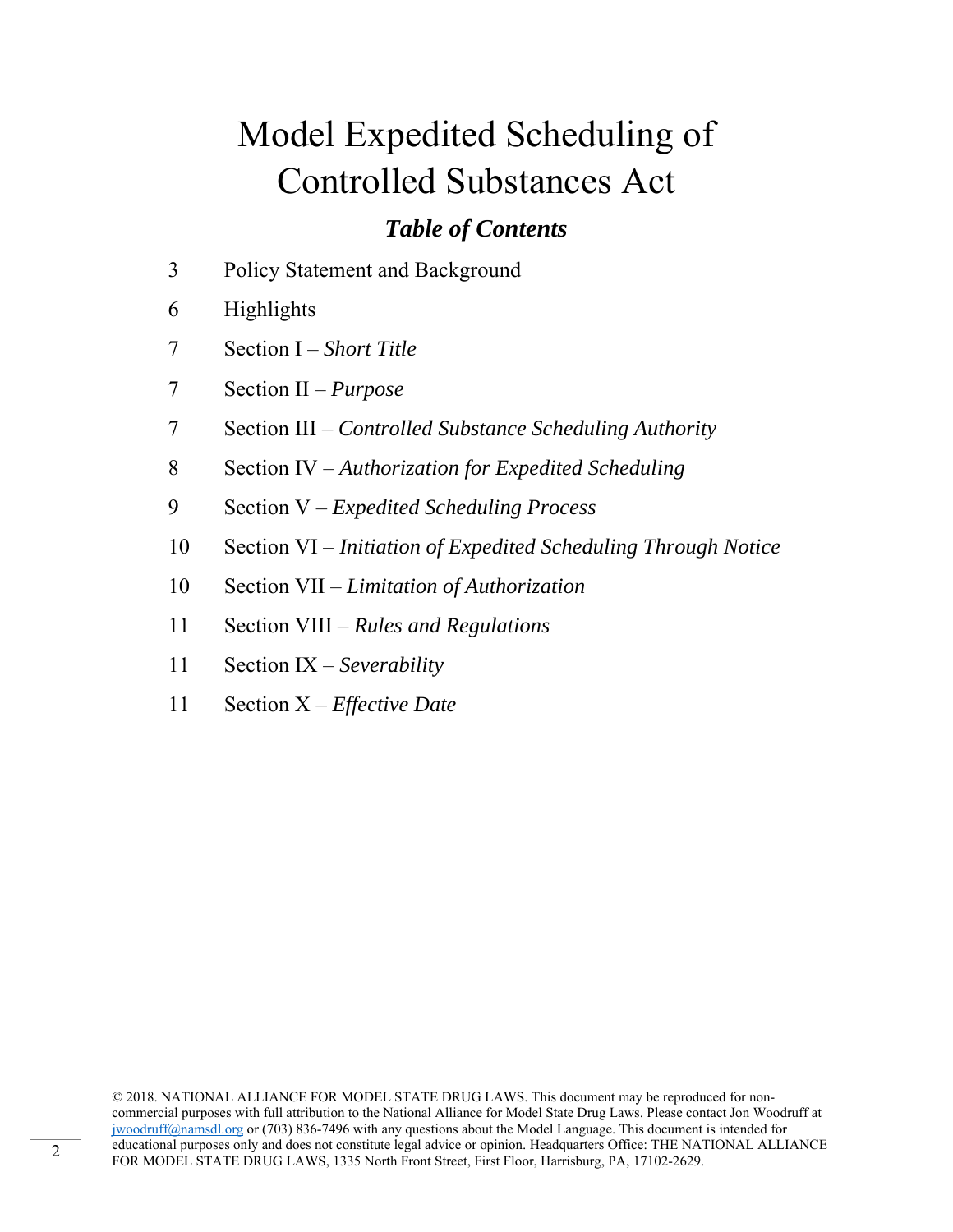### *Policy Statement and Background*

The emergence and proliferation over the past 10 years of manufactured drugs designed to mimic the effects of controlled substances is a significant public health threat facing the United States and other countries today. With unfortunate regularity, communities are experiencing outbreaks of localized overdoses or bad reactions due to the ingestion of one or more of these substances.<sup>1</sup> Colloquially referred to as "synthetic drugs" or "designer drugs," the United Nations Office on Drugs and Crime ("UNODC") uses the terms "new psychoactive substances" or "novel psychoactive substances" ("NPS") to describe them. UNODC's definition of NPS is "substances of abuse, either in a pure form or a preparation, that are not controlled by the 1961 Single Convention on Narcotic Drugs or the 1971 Convention on Psychotropic Substances, but which may pose a public health threat."<sup>2</sup>

NPS fall into several structural categories that include synthetic cannabinoids (also known as "synthetic marijuana," "spice," or "K2"), substituted cathinones (also known as "bath salts"), phenethylamines, opioids, tryptamines, benzodiazepines, and several others. According to UNODC's World Drug Report 2018, in the nine years between 2009 and 2017, over 100 different countries report encountering more than 800 different NPS. The 800+ substances reported to UNODC during those years include more than 250 different synthetic cannabinoids, and approximately 150 different substances in each of the cathinone, phenethylamine, and "other" (which include fentanyl analogues and benzodiazepines) categories.<sup>3</sup>

The concerns about NPS stem from several factors. First, ingesting NPS can cause a number of serious health problems, including increased heart rate blood pressure, agitation, anxiety, nausea, vomiting, tachycardia, tremors, seizures, hallucinations, paranoid behavior, non-responsiveness, and death. Second, products containing NPS are readily available to buyers, including at convenience stores, gas stations, and via online sellers, sometimes in packaging that appears

3 UNODC, *World Drug Report 2018* 60 (June 2008), http://www.unodc.org/wdr2018/prelaunch/WDR18\_Booklet\_3\_DRUG\_MARKETS.pdf.

  $<sup>1</sup>$  As one in a sea of examples, within the span of two days in July 2018, reports in Philadelphia and Washington,</sup> D.C. described recent overdose spikes caused in whole or in part by synthetic drugs. Marisa Penaloza*, D.C. Has Had More Than 300 Synthetic Marijuana Overdoses in 2 Weeks*, NPS (July 28, 2018), https://www.npr.org/2018/07/27/632261920/d-c-has-had-more-than-300-suspected-k2-overdoses-in-2-weeks; Joel Wolfram, Synthetic marijuana detected in drug sample from Philly overdose spike, WHYY (July 27, 2018), https://whyy.org/articles/synthetic-marijuana-detected-in-drug-sample-from-philly-overdose-spike/.

*<sup>2</sup> UNODC Early Warning Advisory on New Psychoactive Substances*, UNODC.org, https://www.unodc.org/LSS/Page/NPS (last visited Aug. 3, 2018)

<sup>© 2018.</sup> NATIONAL ALLIANCE FOR MODEL STATE DRUG LAWS. This document may be reproduced for noncommercial purposes with full attribution to the National Alliance for Model State Drug Laws. Please contact Jon Woodruff at jwoodruff@namsdl.org or (703) 836-7496 with any questions about the Model Language. This document is intended for educational purposes only and does not constitute legal advice or opinion. Headquarters Office: THE NATIONAL ALLIANCE FOR MODEL STATE DRUG LAWS, 1335 North Front Street, First Floor, Harrisburg, PA, 17102-2629.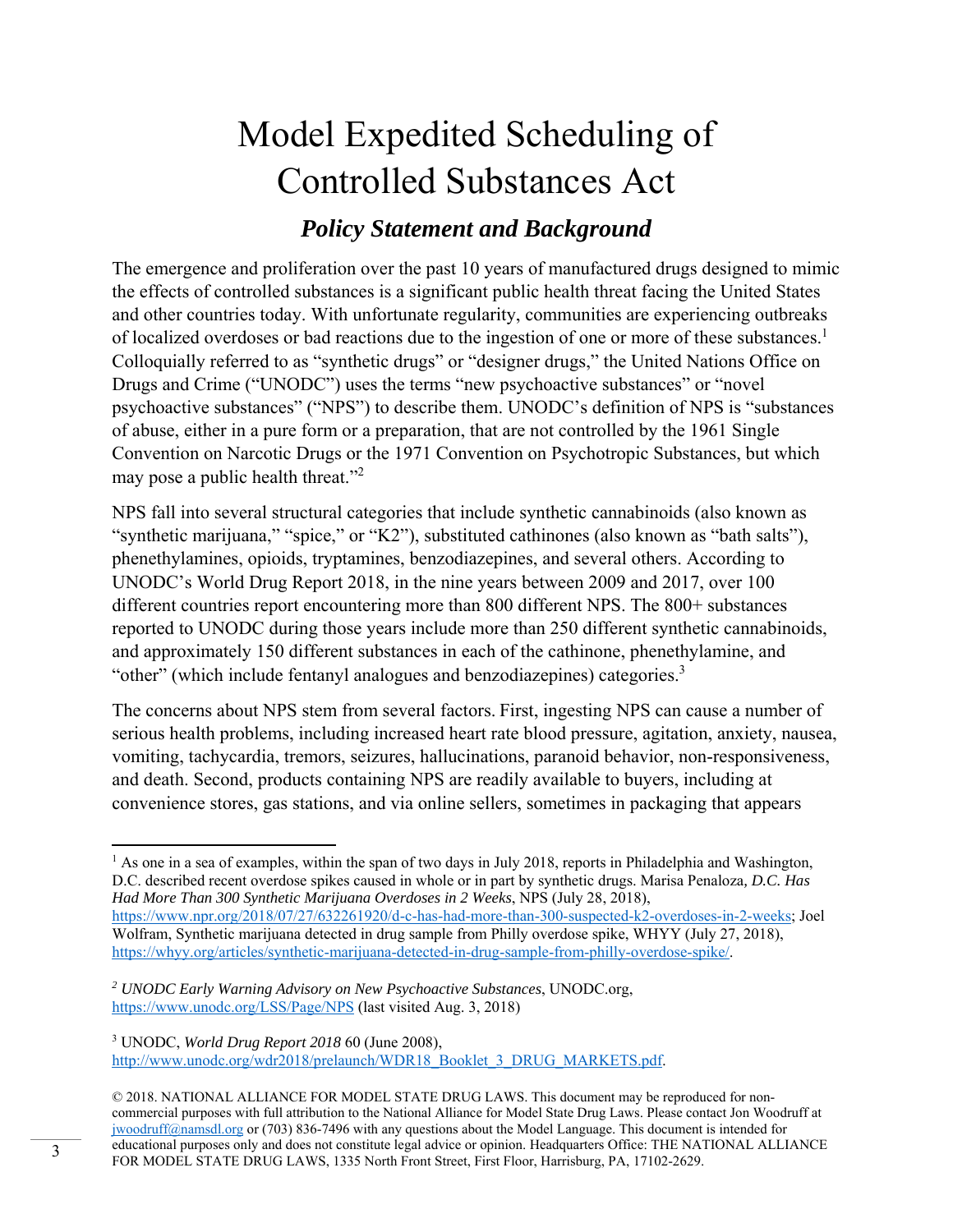designed to attract teenagers and young adults. Third, the clandestine chemists developing NPS often reconfigure the chemical structures of their products to create new versions of drugs in an effort to circumvent controlled substance laws. Indeed, in some countries, people refer to certain NPS as "legal highs," because of the belief (whether accurate or mistaken) that local drug prohibitions do not apply.

Ideally, any comprehensive approach to reducing NPS misuse should address at least: (1) education about the dangers of use (prevention); (2) ensuring adequate resources devoted to intervention, treatment and recovery supports, and (3) supply reduction (primarily law enforcement). Supply reductions include decreasing the amount of NPS as well as strengthening deterrence by increasing the likelihood that an NPS manufacturer/distributor/seller faces consequences for his or her conduct, via criminal penalties, economic losses, or both.

One available avenue for reducing NPS supply is classifying each new substance that presents a threat to public health as a controlled substance. By doing so, state and federal restrictions on the manufacture and sale of controlled substances can be applied to NPS. The ever-changing chemical structure of emerging substances makes this task difficult. By the time that policymakers can move from the initial discovery of a new substance to permanent scheduling as controlled (which can take over a year), a different substance replaces the old one and the process must restart. Accordingly, the National Alliance for Model State Drug Laws ("NAMSDL") recommends a multi-faceted approach to controlled substance scheduling containing each of these aspects: (1) a robust set of regularly updated controlled substance schedules covering as many NPS as possible; (2) a method to schedule emerging NPS on an expedited (yet temporary) basis, while authorities decide whether, and work through the more timing consuming process, to schedule on a permanent basis; and (3) a means by which a yet-tobe-scheduled analogue can be treated as a controlled substance even before the temporary scheduling period begins.

NAMSDL's Model Expedited Scheduling of Controlled Substances Act addresses approach (2). As of 2017, the laws/regulations of only 18 states plus the District of Columbia explicitly provide a process for the expedited scheduling of controlled substances. The effective period for all but one of these temporary scheduling provisions is less than 18 months, making it hard for permanent scheduling activity to take place during the temporary period. Moreover, while many states authorize controlled substance scheduling via regulatory rulemaking—and thus allow quick scheduling actions through emergency rules—these rules typically are in effect only for 120-180 days, which allows even less time to cover the entire process of permanent scheduling.

This Model Expedited Scheduling Act provides a better way to counter the problem caused by ever-changing NPS structure by instituting a streamlined method in which the state's controlled substance scheduling authority (as defined) can quickly schedule a controlled substance for a

© 2018. NATIONAL ALLIANCE FOR MODEL STATE DRUG LAWS. This document may be reproduced for noncommercial purposes with full attribution to the National Alliance for Model State Drug Laws. Please contact Jon Woodruff at jwoodruff@namsdl.org or (703) 836-7496 with any questions about the Model Language. This document is intended for educational purposes only and does not constitute legal advice or opinion. Headquarters Office: THE NATIONAL ALLIANCE 4 educational purposes only and does not constitute legal advice or opinion. Headquarters Office: 1 HE NA i<br>FOR MODEL STATE DRUG LAWS, 1335 North Front Street, First Floor, Harrisburg, PA, 17102-2629.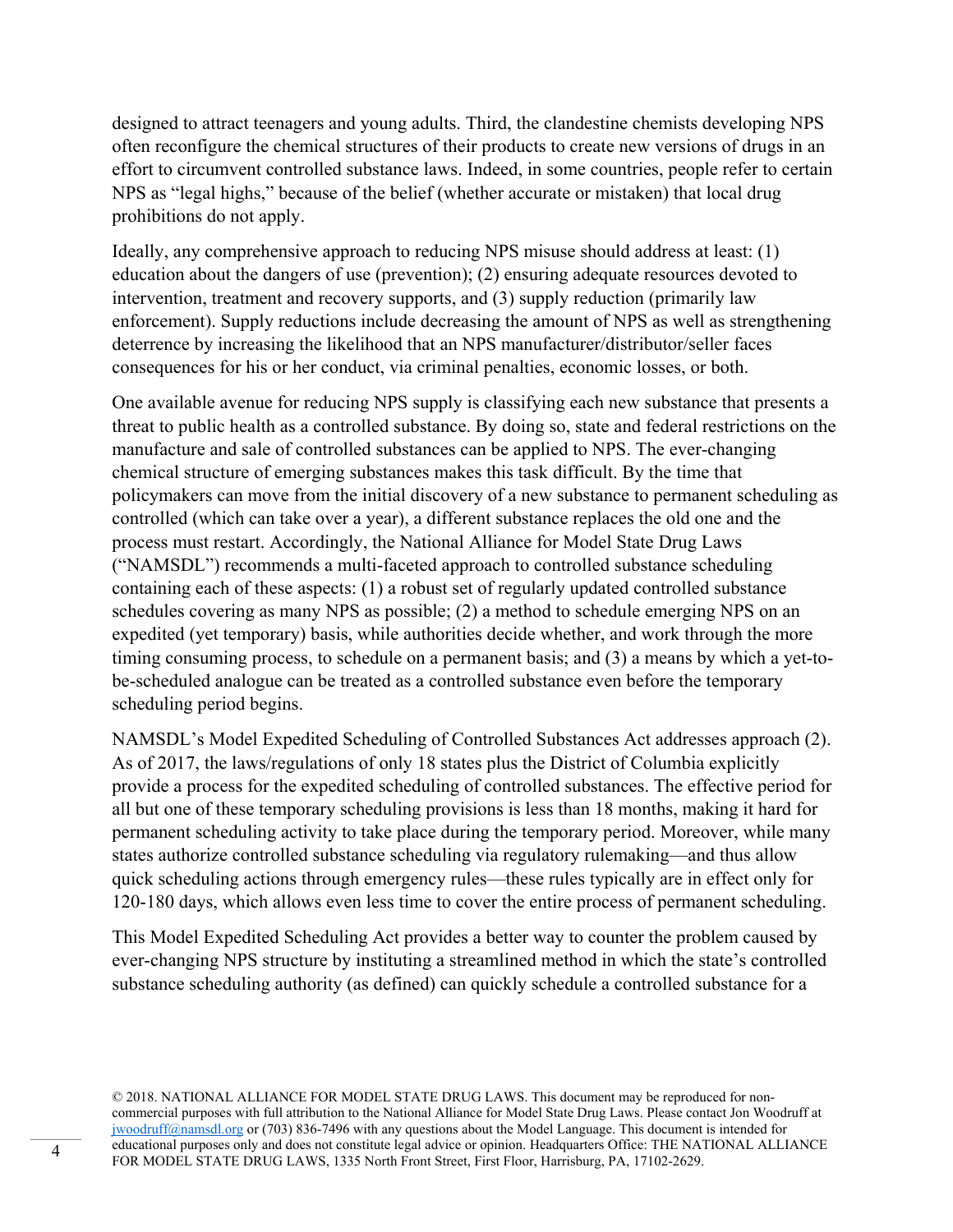temporary period of at least 18 months.<sup>4</sup> During the period of temporary scheduling, state agencies can undertake additional research to determine the necessity for permanent scheduling. The express terms of the Act, however, do not limit the initiation of the expedited scheduling process to only NPS or analogues. The purpose of this is to avoid creating a definition for one or both terms that unintentionally prevents application of the process to a particular harmful substance. Additionally, the Act provides for automatic commencement of the expedited scheduling process when the scheduling authority receives: (1) notice of a prosecution involving an analogue; or (2) a request from the state Office of Drug Policy [or equivalent executive-level agency] or the state's Board of Forensic Science [or equivalent agency].

<sup>&</sup>lt;sup>4</sup> The temporary period can be extended an additional six (6) months in certain cases where permanent scheduling must be approved by the state legislature.

<sup>© 2018.</sup> NATIONAL ALLIANCE FOR MODEL STATE DRUG LAWS. This document may be reproduced for noncommercial purposes with full attribution to the National Alliance for Model State Drug Laws. Please contact Jon Woodruff at jwoodruff@namsdl.org or (703) 836-7496 with any questions about the Model Language. This document is intended for educational purposes only and does not constitute legal advice or opinion. Headquarters Office: THE NATIONAL ALLIANCE FOR MODEL STATE DRUG LAWS, 1335 North Front Street, First Floor, Harrisburg, PA, 17102-2629.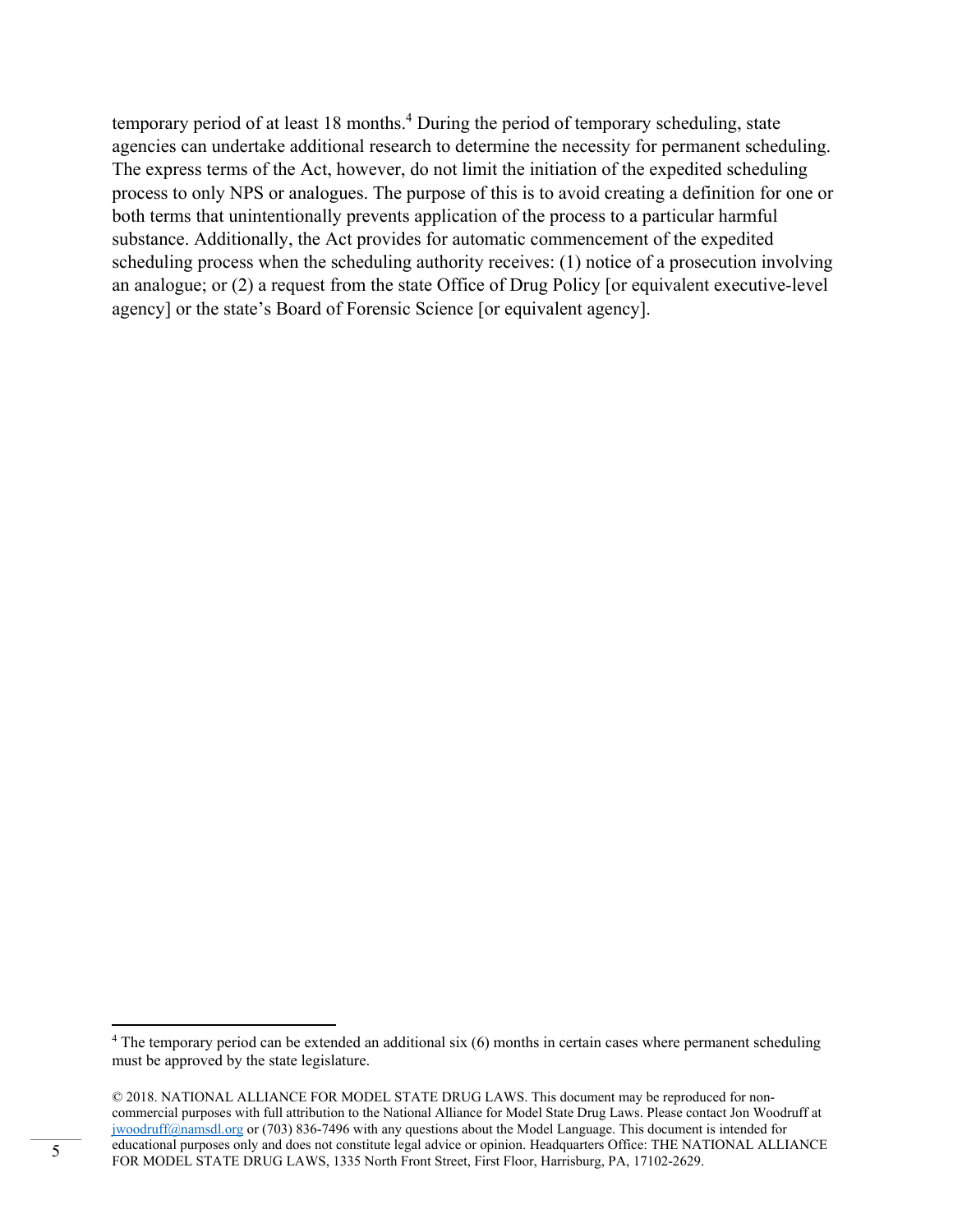### *Highlights*

- Allows the state controlled substance scheduling authority, as defined, to schedule controlled substances on an expedited basis.
- Provides a process under which the scheduling authority can place a substance under control temporarily in order to allow time for additional research related to the substance.
- Sets the temporary scheduling period at eighteen  $(18)$  months, with a six  $(6)$  month extension available in circumstances where permanent scheduling must occur through a state legislature that did not meet during the eighteen (18) month period.
- Provides for the automatic commencement of the expedited scheduling process when the scheduling authority: (1) receives notification, pursuant to the [state equivalent of Section Five of NAMSDL's Model Controlled Substance Analogue Statute], of the initiation of a prosecution involving a controlled substance analogue; or (2) the state Office of Drug Policy [or equivalent executive-level agency] or the state's Board of Forensic Science [or equivalent agency] requests the scheduling authority to begin the expedited scheduling process for any substance that would meet the criteria for scheduling under state law.

© 2018. NATIONAL ALLIANCE FOR MODEL STATE DRUG LAWS. This document may be reproduced for noncommercial purposes with full attribution to the National Alliance for Model State Drug Laws. Please contact Jon Woodruff at jwoodruff@namsdl.org or (703) 836-7496 with any questions about the Model Language. This document is intended for educational purposes only and does not constitute legal advice or opinion. Headquarters Office: THE NATIONAL ALLIANCE FOR MODEL STATE DRUG LAWS, 1335 North Front Street, First Floor, Harrisburg, PA, 17102-2629.

.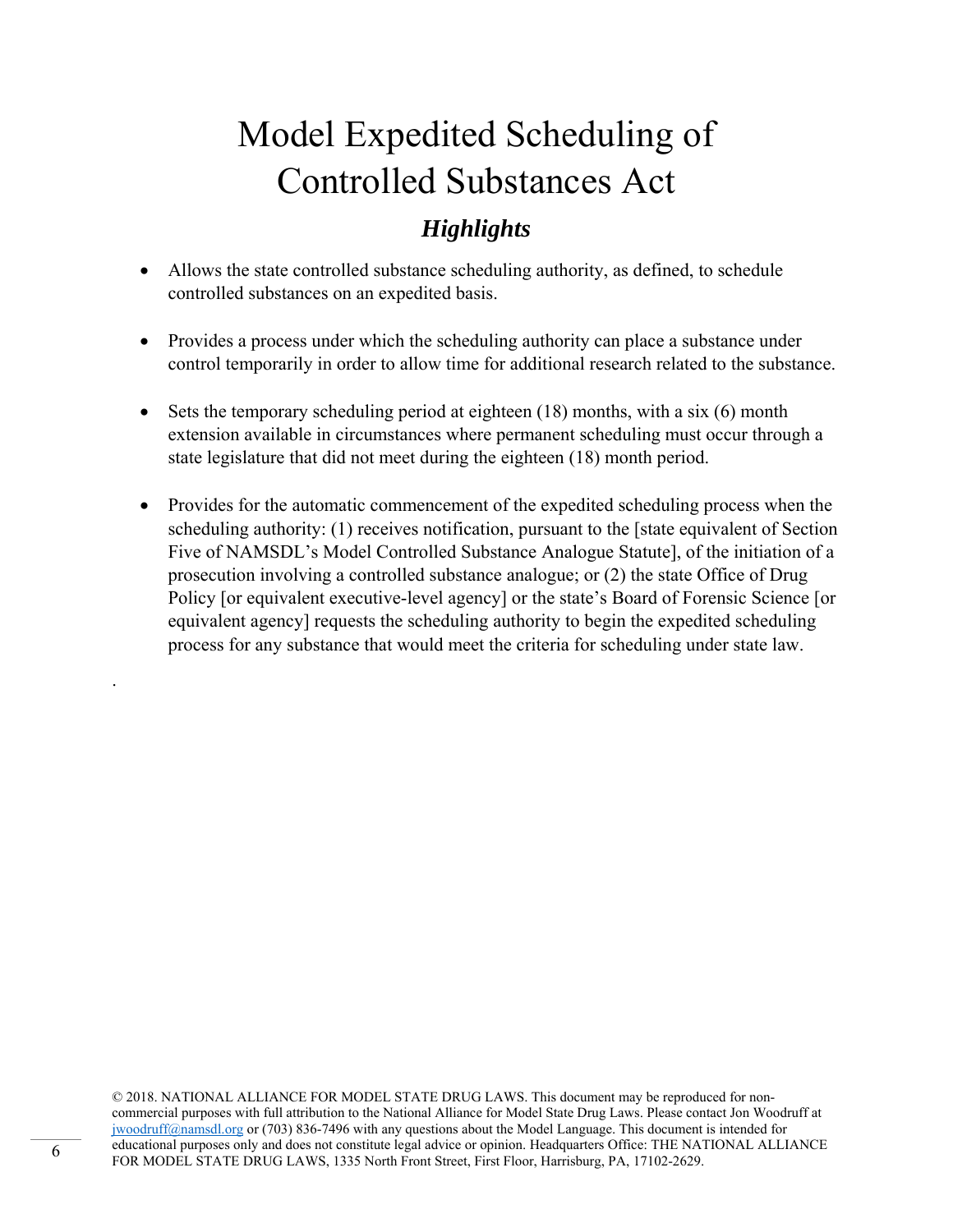#### **SECTION I. SHORT TITLE.**

This Act is known and may be cited as the "Model Expedited Scheduling of Controlled Substances Act" (the "Act").

#### **SECTION II. PURPOSE**

The purpose of this Act is to provide a streamlined process whereby a state may temporarily schedule a substance as controlled for a period of 18 months. During that period, the state can perform additional research on the substance before deciding whether to schedule it permanently.<sup>5</sup> The components of this law reflect the need for states to not only develop mechanisms to temporarily schedule emerging substances but also to focus on shortening the time from initial substance discovery to completed scheduling action.

#### **SECTION III. CONTROLLED SUBSTANCE SCHEDULING AUTHORITY.6**

For purposes of this Act, the phrase "controlled substance scheduling authority" or "scheduling authority" refers to the individual or entity within [state] having the authority to permanently schedule controlled substances. If such authority within the state rests with the state legislature, the phrase "controlled substance scheduling authority" or "scheduling authority" refers to the individual or entity within [state] that has oversight of controlled substances.

 $<sup>5</sup>$  The express terms of this Act do not limit the initiation of the expedited scheduling process to only "new/novel</sup> psychoactive substances" or "controlled substance analogues." This avoids creating a definition for one or both of those terms that unintentionally restricts application of the process to a particular substance. Accordingly, under this Act, the state's controlled substance scheduling authority may institute expedited scheduling for any substance that meets the requirements of Section IV. However, the process likely will be used most commonly to temporary schedule recently emerging new/novel psychoactive substances while additional research and permanent scheduling is completed.

<sup>&</sup>lt;sup>6</sup> The Act grants expedited scheduling authority to the state's "controlled substance scheduling authority," as that term is defined in Section III. In many states, the scheduling authority is the same state agency that has the power to schedule a substance permanently (such as a state Board of Pharmacy). In other states, however, such authority rests with the state legislature. In those cases, this Act grants expedited scheduling authority to the state agency charged with oversight of controlled substances, which should be able to act more nimbly than the legislature.

<sup>© 2018.</sup> NATIONAL ALLIANCE FOR MODEL STATE DRUG LAWS. This document may be reproduced for noncommercial purposes with full attribution to the National Alliance for Model State Drug Laws. Please contact Jon Woodruff at jwoodruff@namsdl.org or (703) 836-7496 with any questions about the Model Language. This document is intended for educational purposes only and does not constitute legal advice or opinion. Headquarters Office: THE NATIONAL ALLIANCE For equicational purposes only and does not constitute legal advice or opinion. Headquarters Office: THE NATE<br>FOR MODEL STATE DRUG LAWS, 1335 North Front Street, First Floor, Harrisburg, PA, 17102-2629.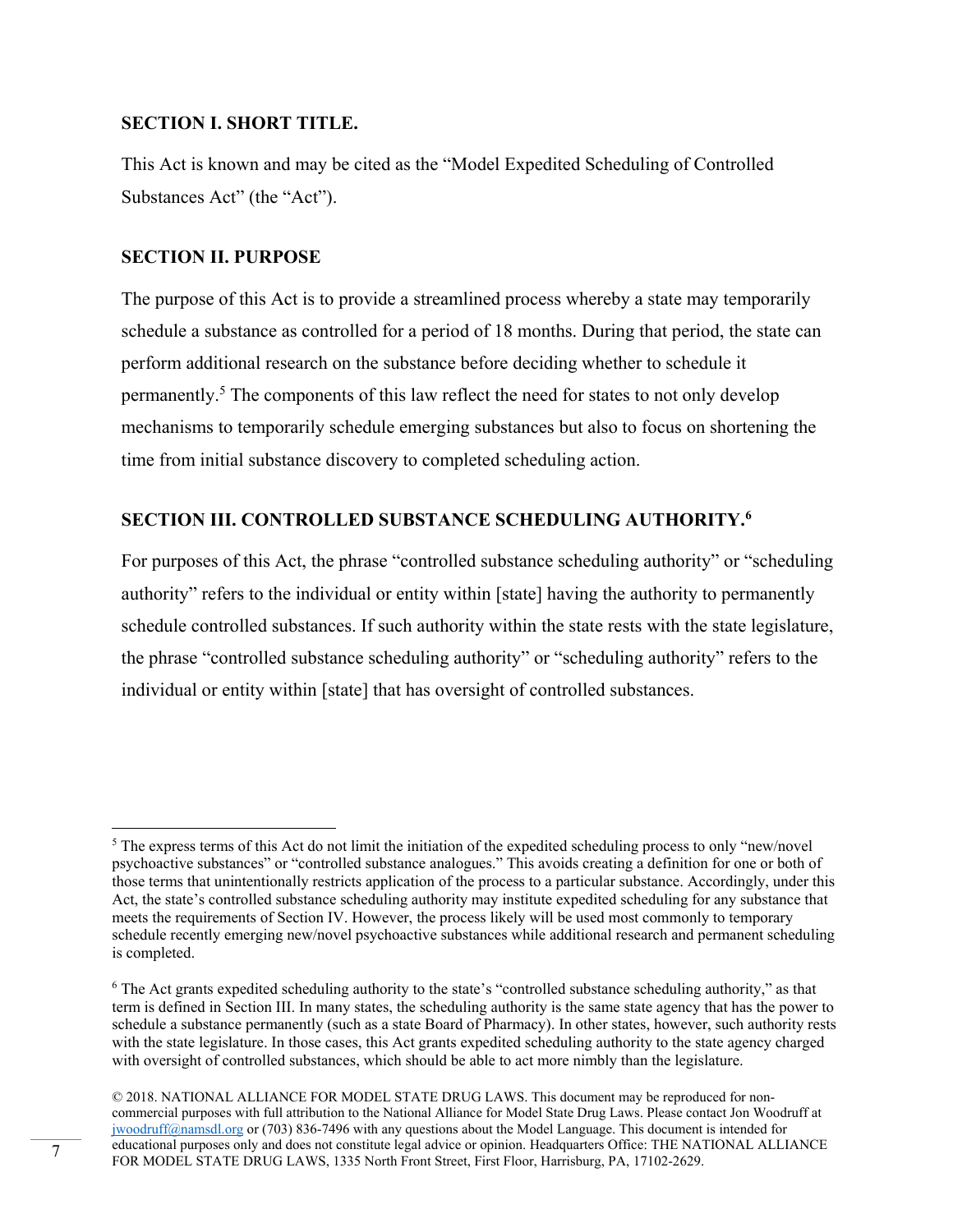#### **SECTION IV. AUTHORIZATION FOR EXPEDITED SCHEDULING.7**

- 1) By rule and without regard to the scheduling requirements of [state code provision providing the authority to schedule substances], the controlled substance scheduling authority may schedule a substance in Schedule I or II of the [state equivalent of the federal Controlled Substances Act schedules of controlled substances] regardless of whether the substance is substantially similar to a controlled substance if:
	- a) The scheduling authority finds that scheduling the substance on an expedited basis is necessary to avoid an imminent hazard to the public safety; and
	- b) The substance is not included in any other schedule or no exemption or approval is in effect for the substance under Section 505 of the federal Food, Drug, and Cosmetic Act, 21 U.S.C. Sec. 355.
- 2) In making the determination of whether to schedule a substance on an expedited basis, the scheduling authority shall assess the degree of danger or probable danger of the substance by considering the following:
	- a) The actual or potential abuse of the substance, including:
		- (1) Its history and current pattern of abuse;
		- (2) The scope, duration, and significance of abuse; and
		- (3) A judgment of the degree of actual or possible detriment that may result from the abuse of the substance;
	- b) The risk to public health; and

- c) Whether or not the substance is scheduled on a temporary basis under federal law.
- 3) In making the determination of whether to schedule a substance on an expedited basis, the scheduling authority may assess the extent to which there is clandestine importation,

<sup>7</sup> Section IV is based upon the expedited scheduling actions contained in Uniform Controlled Substances Act ("UCSA") § 201(g), Haw. Rev. Stat. § 329-11, Kan. Stat. Ann. § 65-4102, and Wash. Rev. Code § 69.50.201. Briefly stated, the Act specifies a scheduling approach similar to the authority granted to the U.S. Attorney General to temporarily place a substance into federal Schedule I under 21 U.S.C. § 811(h). In states where permanent scheduling actions must be approved by the state legislature, the standard eighteen (18) month temporary scheduling period may be extended an additional six (6) months if the state legislature did not meet during the 18-month period.

<sup>© 2018.</sup> NATIONAL ALLIANCE FOR MODEL STATE DRUG LAWS. This document may be reproduced for noncommercial purposes with full attribution to the National Alliance for Model State Drug Laws. Please contact Jon Woodruff at jwoodruff@namsdl.org or (703) 836-7496 with any questions about the Model Language. This document is intended for educational purposes only and does not constitute legal advice or opinion. Headquarters Office: THE NATIONAL ALLIANCE educational purposes only and does not constitute legal advice or opinion. Headquarters Office: THE NATE<br>FOR MODEL STATE DRUG LAWS, 1335 North Front Street, First Floor, Harrisburg, PA, 17102-2629.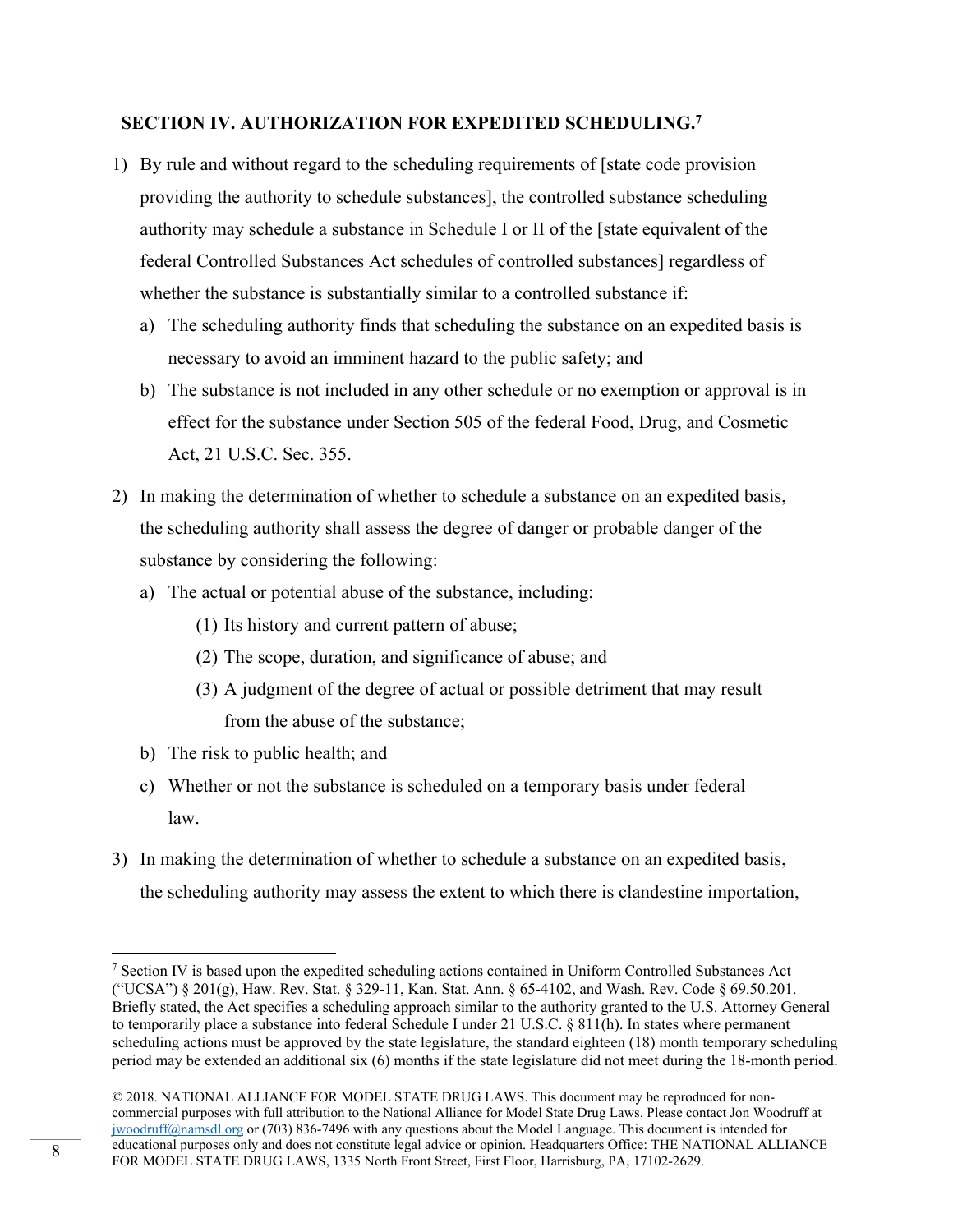manufacture, or distribution of said substance.

- 4) For any substance added on an expedited basis under this Section, the scheduling action shall be in effect for a temporary period not to exceed eighteen (18) months, except where the following two conditions are both met, in which case the temporary control may be extended by an additional period not to exceed six (6) months:
	- a) Permanent scheduling actions must be approved by the state legislature; and
	- b) The legislature did not meet during the initial eighteen (18) month period.
- 5) If the temporary scheduling action is not formally adopted by the [scheduling authority or state legislature, as appropriate] during the temporary period, the expedited scheduling action shall expire.

#### **SECTION V. EXPEDITED SCHEDULING PROCESS.8**

- 1) Upon making the initial determination to schedule a substance temporarily on an expedited basis, the controlled substance scheduling authority shall post a public notice of that decision for public inspection. The notice shall be posted at the state capitol, in the office of the governor, on the scheduling authority's website, and on any other state website designated for posting all meetings and notices. Notice of the proposed action shall also be sent to the state's Office of Drug Policy [if established] and the state's Board of Forensic Science [or equivalent agency].
- 2) The public notice shall set a date, time, and location for a hearing on the proposed expedited scheduling action at least thirty (30) days after the date the public notice is posted.
- 3) The public notice shall recommend that any person who wishes to object to the proposed expedited scheduling action should appear in person at the hearing to explain the basis for

<sup>&</sup>lt;sup>8</sup> This Section contains a specified timeline for expedited scheduling modeled after an administrative hearing process, based off the scheduling process used in Virginia. The scheduling authority must hold a hearing concerning the proposed scheduling change at least thirty (30) days after providing notice, and then vote on the change within 24 hours of the conclusion of the hearing. The purpose of this Section is to encourage states to develop specific procedures to ensure proposed temporary scheduling actions do not stall.

<sup>© 2018.</sup> NATIONAL ALLIANCE FOR MODEL STATE DRUG LAWS. This document may be reproduced for noncommercial purposes with full attribution to the National Alliance for Model State Drug Laws. Please contact Jon Woodruff at jwoodruff@namsdl.org or (703) 836-7496 with any questions about the Model Language. This document is intended for educational purposes only and does not constitute legal advice or opinion. Headquarters Office: THE NATIONAL ALLIANCE educational purposes only and does not constitute legal advice or opinion. Headquarters Office: THE NATE<br>FOR MODEL STATE DRUG LAWS, 1335 North Front Street, First Floor, Harrisburg, PA, 17102-2629.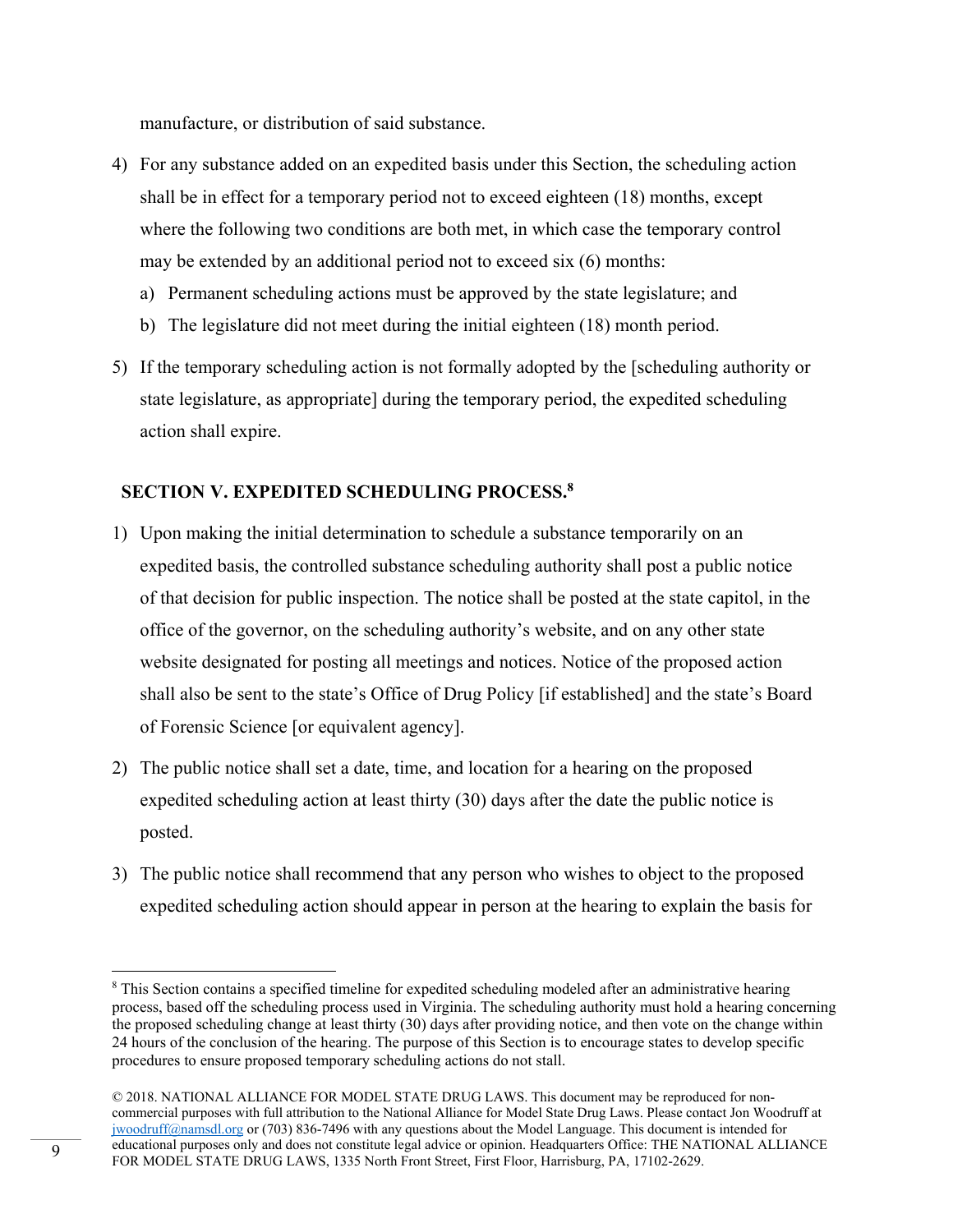the objection.

4) Once the hearing concludes, the scheduling authority shall issue a ruling within twentyfour (24) hours that either upholds the proposed expedited scheduling action or withdraws it.

#### **SECTION VI. INITIATION OF EXPEDITED SCHEDULING THROUGH NOTICE.9**

- 1) Upon receipt of a notice under [state equivalent of Section IV(2) of NAMSDL's Model Controlled Substance Analogue Act] of the initiation of a prosecution involving a controlled substance analogue, the controlled substance scheduling authority shall initiate the expedited scheduling process for the analogue pursuant to this Act within thirty (30) days.
- 2) The state's Office of Drug Policy [if established, or an equivalent executive-level agency] or the state's Board of Forensic Science [or equivalent agency] may request that the scheduling authority schedule on an expedited basis any substance that would meet the criteria for scheduling under state law. The scheduling authority shall initiate scheduling of the requested substance on an expedited basis pursuant to this Act within thirty (30) days.

#### **SECTION VII. LIMITATION OF AUTHORIZATION.10**

The authorization to control provided to the controlled substance scheduling authority under this Act does not extend to distilled spirits, wine, malt beverages, or tobacco as those terms

 <sup>9</sup> This Section allows two types of notice to trigger the initiation of the expedited scheduling process. One type of notice is when the scheduling authority receives information pursuant to the state statutory equivalent of Section IV(2) of NAMSDL's Model Controlled Substance Analogue Act (similar to UCSA § 214) that a prosecution was or will be initiated against a person accused of a crime related to an analogue. The other type of notice allows certain state agencies with considerable expertise in emerging drug trends, such as the state Office of Drug Policy and the state Board of Forensic Science, to request specifically that the scheduling authority schedule a substance on an expedited basis. This notice is based upon that provided in Ken. Rev. Stat. § 218A.020(5).

<sup>&</sup>lt;sup>10</sup> This Section provides that the emergency scheduling powers under this Act do not include the scheduling of certain substances not typically considered controlled drugs.

<sup>© 2018.</sup> NATIONAL ALLIANCE FOR MODEL STATE DRUG LAWS. This document may be reproduced for noncommercial purposes with full attribution to the National Alliance for Model State Drug Laws. Please contact Jon Woodruff at jwoodruff@namsdl.org or (703) 836-7496 with any questions about the Model Language. This document is intended for educational purposes only and does not constitute legal advice or opinion. Headquarters Office: THE NATIONAL ALLIANCE FOR MODEL STATE DRUG LAWS, 1335 North Front Street, First Floor, Harrisburg, PA, 17102-2629.